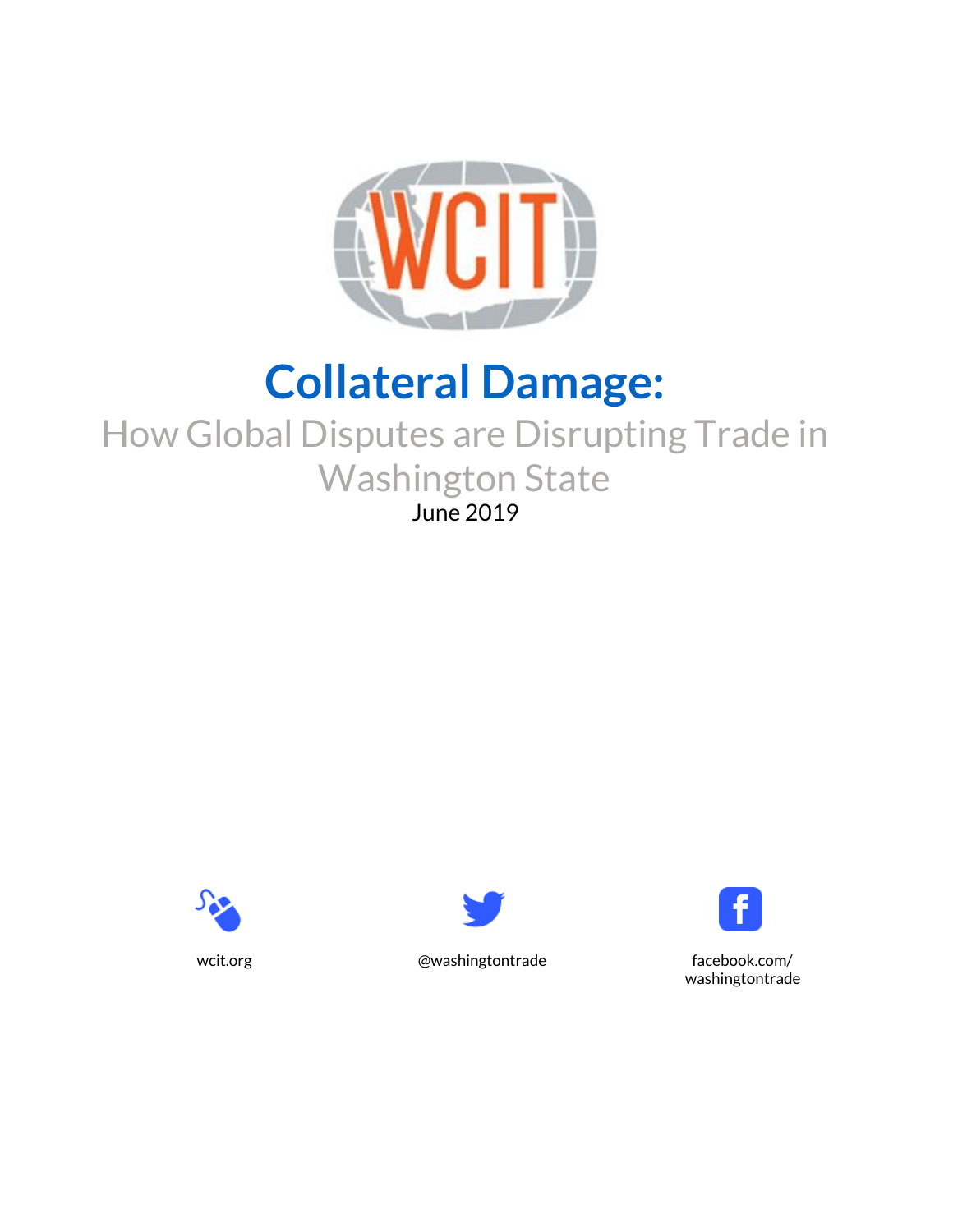## **Contents**

| 1. Overview                                                                      |                                                                    | $\overline{2}$ |
|----------------------------------------------------------------------------------|--------------------------------------------------------------------|----------------|
| 2. Notable Export Activities and Assets by Congressional District                |                                                                    | $\overline{2}$ |
| 3. Beyond Apples and Airplanes: Other Leading Washington State Trade             |                                                                    | 3              |
| <b>Food and Agriculture</b>                                                      |                                                                    | 3              |
| i.                                                                               | Frozen Potatoes and other Food Stuffs                              | 3              |
| ii.                                                                              | Hops                                                               | 3              |
| iii.                                                                             | Coffee                                                             | 4              |
|                                                                                  | Software, Cloud Services, and Video Games                          | $\overline{4}$ |
| <b>Medical Devices</b>                                                           |                                                                    | 4              |
| Architecture and Engineering                                                     |                                                                    | 5              |
|                                                                                  | <b>Higher Education</b>                                            | 5              |
| 4. Where Does it Go? Washington's Largest Foreign Markets for Goods and Services |                                                                    | 6              |
| China                                                                            |                                                                    | 6              |
| European Union                                                                   |                                                                    | 6              |
| <b>Canada and Mexico</b>                                                         |                                                                    | 6              |
| Countries of the CPTPP                                                           |                                                                    | 7              |
| 5. Well Connected: Washington as a Hub for Global Commerce                       |                                                                    | 8              |
| <b>Washington's Ports</b>                                                        |                                                                    | 8              |
| i.                                                                               | The Ports of Seattle and Tacoma and The Northwest Seaport Alliance | 9              |
| ii.                                                                              | The Ports of Longview, Vancouver, and Olympia                      | 9              |
| iii.                                                                             | Grays Harbor                                                       | 10             |
|                                                                                  | iv. Columbia Snake River System                                    | 10             |
| <b>Kent Valley</b>                                                               |                                                                    | 10             |
| Foreign-owned Firms Engaged in Trade                                             |                                                                    | 10             |
|                                                                                  | 6. Conclusion                                                      | 11             |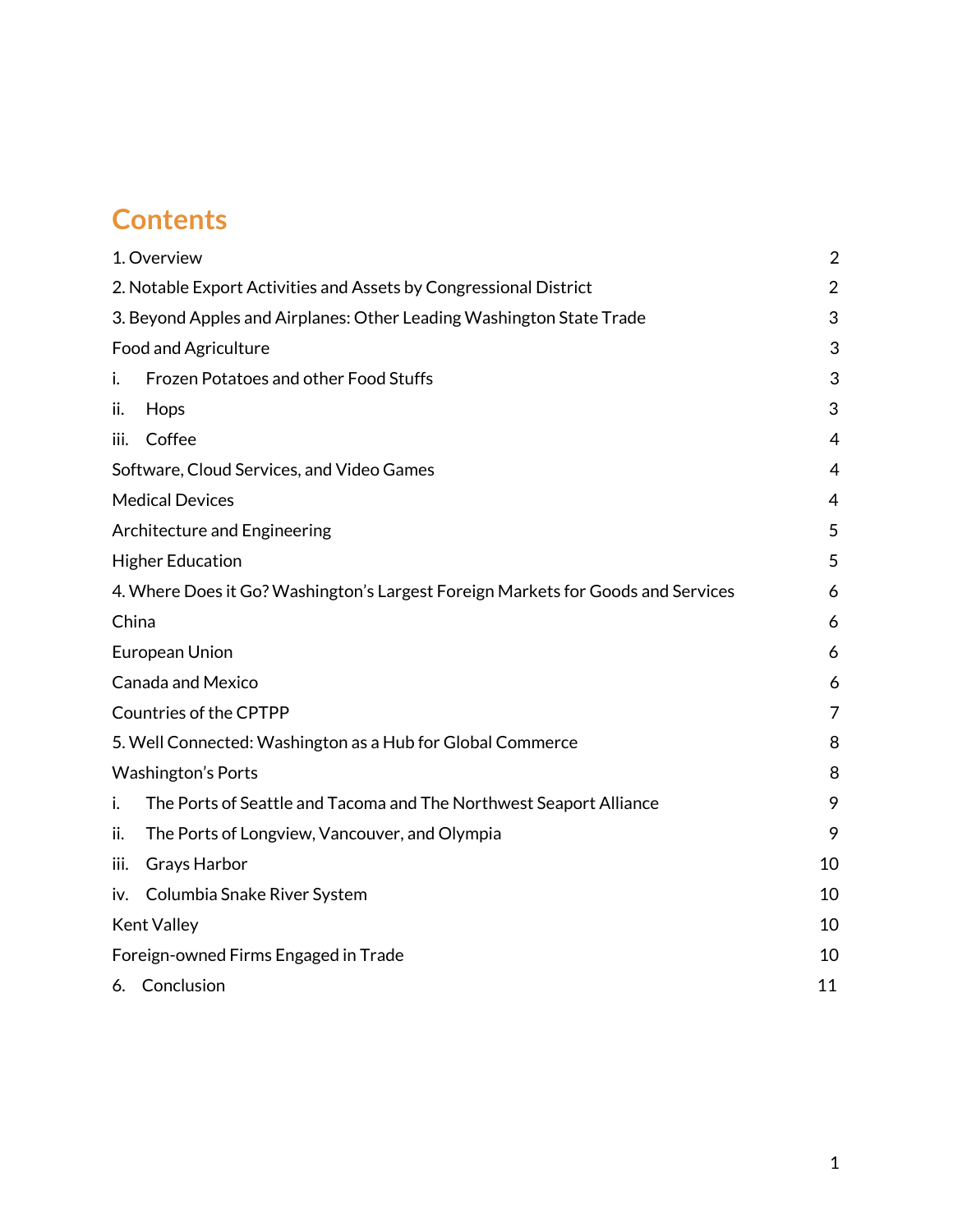#### **1. Overview**

The last two years have been tumultuous for trade. Friction between the U.S. and its trading partners has soared, from the contentious negotiations with Canada and Mexico on the USMCA to the ongoing disputes with China. The consequences of these tensions are far-reaching, including for the many workers, companies, and communities in Washington state that rely on robust global trade.

Washington is the most trade-dependent state in the nation with approximately 40% of all jobs tied to international commerce. Though best known for apples and airplanes, trade in Washington is incredibly diverse. It encompasses importers, exporters, manufacturers, software developers, ranchers, farmers, architects, retailers, ports and logistics, and supply chain managers. Trade is critical for our well-known, outdoor consumer brands like REI and Outdoor Research, as well as high-value manufacturers not normally associated with Washington state such as BMW, which has a parts plant in Moses Lake, or Philips, which manufactures ultrasound devices in Bothell.

Washington state also has a long history as a gateway—first to the gold and seafood of Alaska, and later to the consumers and manufacturing supply chains of Asia—and the state remains a critical hub for international commerce.

In this briefing, we highlight some of the lesser known impacts of trade on Washington's economy by product, service, and geography. Trade impacts every town, county, and congressional district in Washington. We hope these stories will shine a light on what's at stake from prolonged trade disputes both statewide and in specific communities.

### <span id="page-2-0"></span>**2. Notable Export Activities and Assets by Congressional District**

- **District 1: Software sales and royalties**
- **District 2**: Medical device design and manufacturing
- **District 3: Ports of Longview and Vancouver**
- **District 4: Frozen French fries**
- **District 5: Potato farming**
- **District 6: Automobile exports**
- **District 7: Coffee and higher education**
- **District 8**: Agriculture and the Kent Valley industrial center
- **District 9: Port of Tacoma and the Kent Valley industrial center**
- **District 10**: Port of Olympia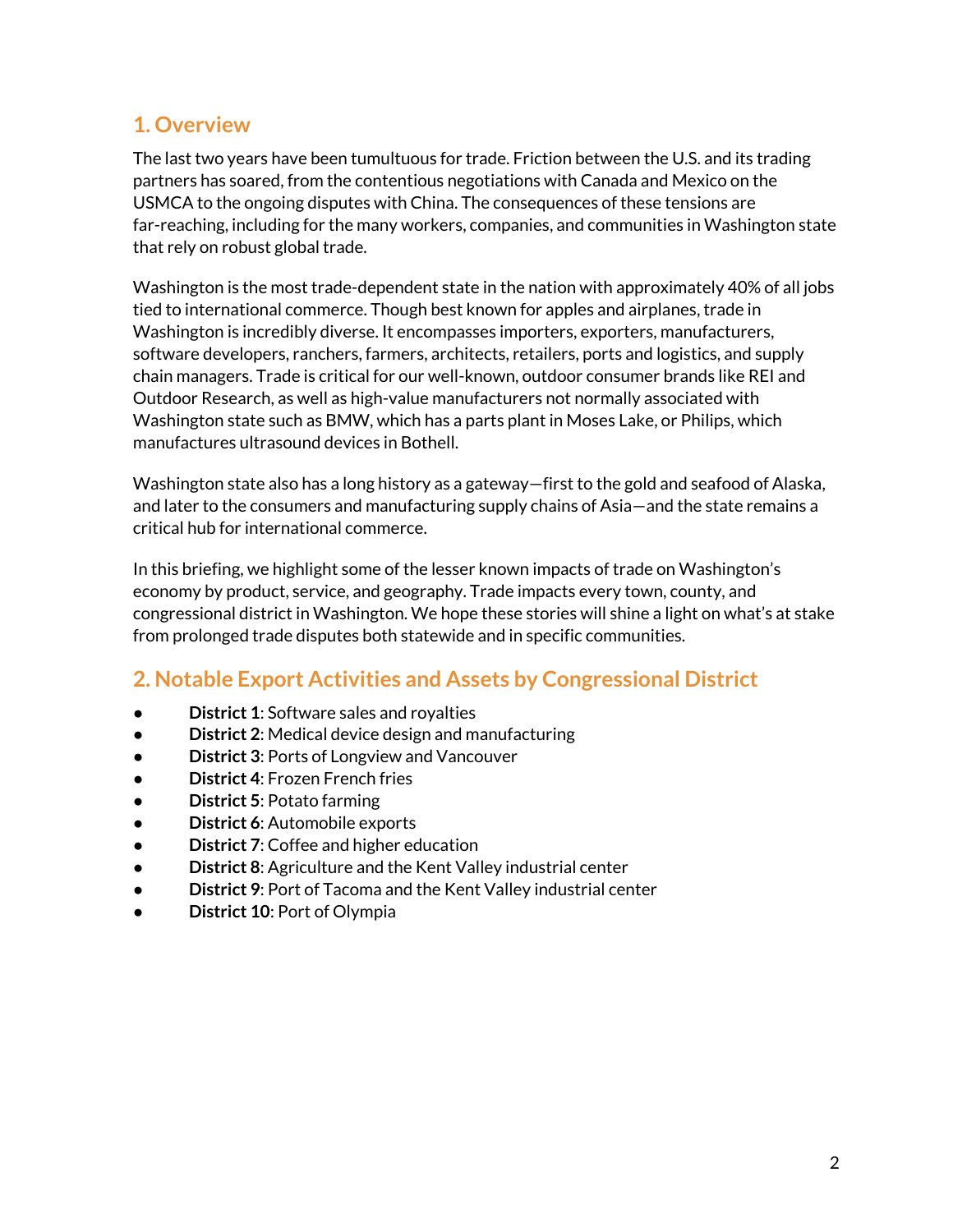### <span id="page-3-0"></span>**3. BEYOND APPLES AND AIRPLANES: OTHER LEADING WASHINGTON STATE TRADE**

Washington is a primary global source for many goods and services, from agricultural commodities to high-tech manufactured goods and software. Discussed in this report are various Washington grown foodstuffs, imported value-added agriculture, consumer goods, and electronics. In addition to exporting commodities, software and services, Washington state is a destination for higher education. The educational services provided by Washington institutions of higher learning are bringing revenue into the state from thousands of international students each year.

Trade promoting industries are found across the state. Eastern Washington is an important source of various agricultural products, both in absolute terms and relative to total U.S. and global supplies. The Puget Sound region is home to many manufacturers and services providers, and in every area of the state, international students are enrolled in Washington's schools.

## <span id="page-3-1"></span>**Food and Agriculture**

#### <span id="page-3-2"></span>*i. Frozen Potatoes and other Food Stuffs*

Washington is well known as a major provider of a wide variety of food products to the world. In addition to fresh salmon, apples, cherries, and pears, Washington exported \$798 million worth of frozen potatoes in 2018, much of it in the form of French fries, hash browns, and tater tots. $^{\rm 1}$  This is nearly the value of all apples, pears, and quinces exported from Washington in the same year. Asia is the largest consumer of frozen potatoes, and Japan imported the most of any single nation at \$206 million. In addition to Japan, other countries such as Malaysia, Mexico, and Singapore are among the top ten importers by value. Potatoes are grown in Eastern and Southern Washington in Districts 3, 4, 5, and 8.<sup>2</sup> Over half of the frozen French fry production takes place in Benton, Franklin and Yakima counties, in District 4. 3 In addition to potatoes, Washington's exports of frozen vegetables, leguminous vegetables, and concentrated or sweetened milk and cream are each worth more than \$100 million a year. Washington grows 67% of all U.S. apples, and accounts for 90% of U.S. apple exports. Trade barriers that restrict apple imports, whether high duties, retaliatory tariffs, or sanitary and phytosanitary policies, disproportionately harm Washington apple growers. 4

#### <span id="page-3-3"></span>*ii. Hops*

Washington is the nation's largest producer of hops, representing three quarters of all U.S. production in 2017 and 25% of global production. Nearly 30% of Washington's hops harvest by value is exported, equal to 82% by value of all U.S. hops exports in 2017. <sup>5</sup> A large share of the global beer industry depends on the harvest and export of hops grown in Central Washington, in District 4's Yakima Valley. In 2017, Washington exported \$140 million in hops to beer producers around the world. Top destinations for Washington hops were the UK, Belgium, Canada, and Germany.<sup>6</sup> In addition to the large global export market for Washington hops, the state's hops farmers support domestic beer production of all sizes, from Washington's thriving craft beer industry to major national corporate producers.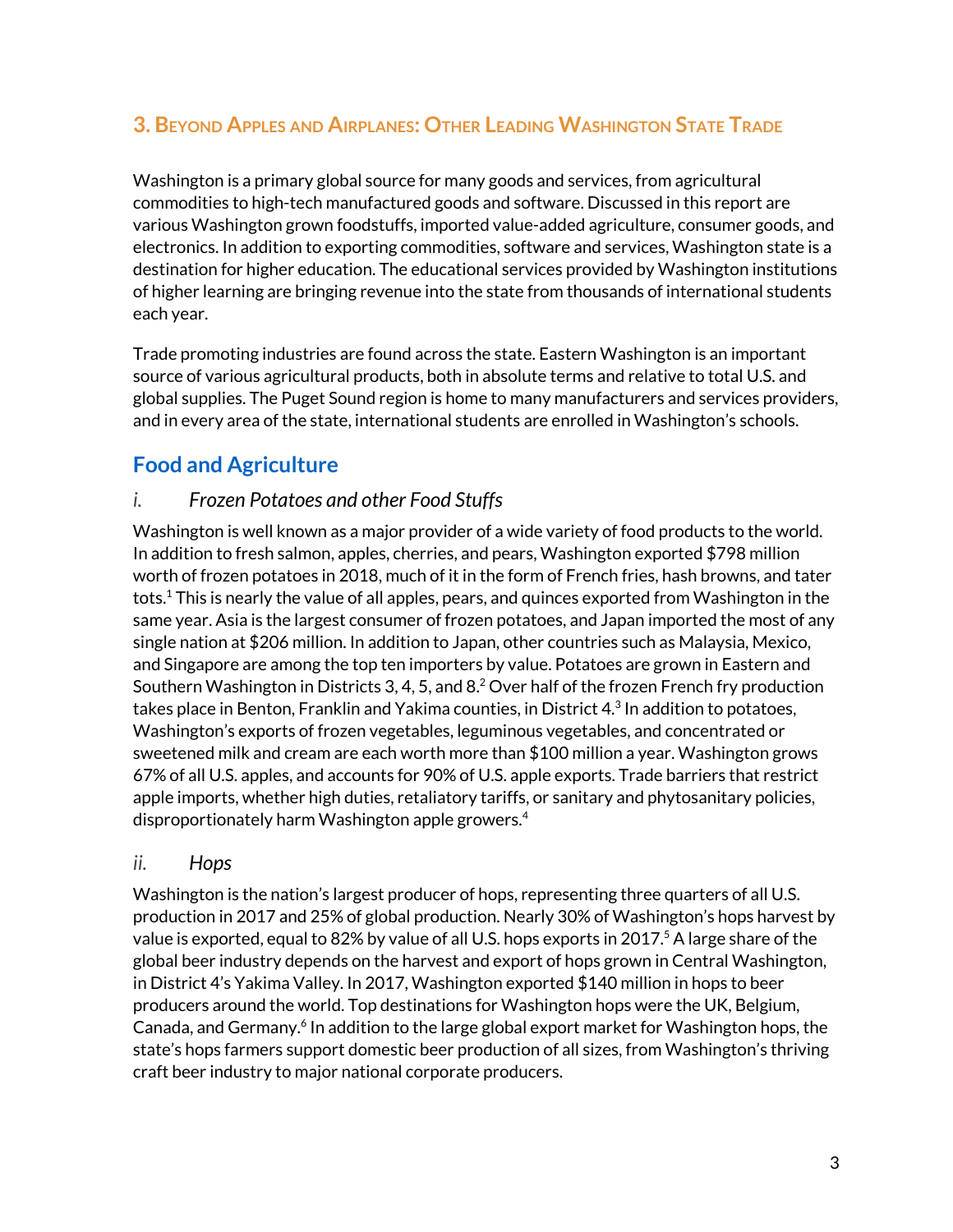#### <span id="page-4-0"></span>*iii. Coffee*

Washington has long been known for its pioneering coffee sector. The state is at the center of a global coffee supply chain. Coffee beans are purchased from around the world, including Central and South America, East Africa, and South East Asia, and are then roasted in Washington, and shipped out again to the coffee consuming countries of the world. The largest coffee exporters to Washington in 2018 were Brazil, Colombia, Nicaragua, Peru, and Indonesia, accounting for 65% by value of coffee imports. The state imported \$353 million worth of coffee and exported \$131 million, indicating a large domestic market for the state's coffee. Washington is responsible for the critical and value-adding roasting process; 95% of imported coffee was unroasted, while 95% of exported coffee was roasted. Besides roasting, packaging, and serving, the coffee industry supports jobs in advanced manufacturing, $^7$  marketing, technology, and the supply chain management sector. In addition to global brands like Starbucks, there are numerous specialty coffee roasters and coffee shops throughout the state.

## <span id="page-4-1"></span>**Software, Cloud Services, and Video Games**

Approximately \$10 billion of computer software was exported from Washington in 2016, based on a report by the Business Roundtable. <sup>8</sup> Major developers include Microsoft in Redmond, Inrix in Kirkland (District 1), and Tableau in Seattle (District 7). Microsoft alone employs more than 40,000 workers in the Puget Sound region, many of whom work on software products exported in the form of licensing around the world. Another major aspect of digital trade is Washington state's cloud providers. Amazon Web Services (AWS) and Microsoft Azure are the most popular, over Google, IBM, Oracle, and China's Alibaba. According to RightScale's 2019 Cloud Report, 61% of businesses used AWS, 52% used Azure and 19% used Google Cloud.

Today, a major aspect of the software industry is video game design. Video game sales generated \$43.4 billion in the U.S. in 2018. The industry is rapidly growing, posting 18% sales growth over 2017. Washington is home to over 240 video game companies, the 3<sup>rd</sup> highest of any state.<sup>9</sup> The industry is concentrated in the Puget Sound area, in Districts 1, 7, and 9, but is present in every district in the state.<sup>10</sup> The largest firms are Big Fish Games, Bungie, Wizards of the Coast, and Valve Corporation, employing a collective 1,800 people in Washington. $^{\rm 11}$ Washington's video game industry includes some of the most important game design firms in the world and employs skilled computer programmers, writers, and marketers to sell these high-value, global products.

## <span id="page-4-2"></span>**Medical Devices**

Medical devices are another advanced manufacturing product not commonly associated with the state. In 2018, Washington exported \$871 million in ultrasound equipment, representing 72.4% of all ultrasound exports from the U.S. $^{12}$  China is the largest single consumer, importing \$364 million from Washington in 2018. The European Union imported \$208 million. Major companies include Philips, Physio-Control Inc., Spacelabs Healthcare, NanoString Technologies Inc., and Ekos Corp. $^{13}$  The majority are designed or manufactured in Districts 1 and 2.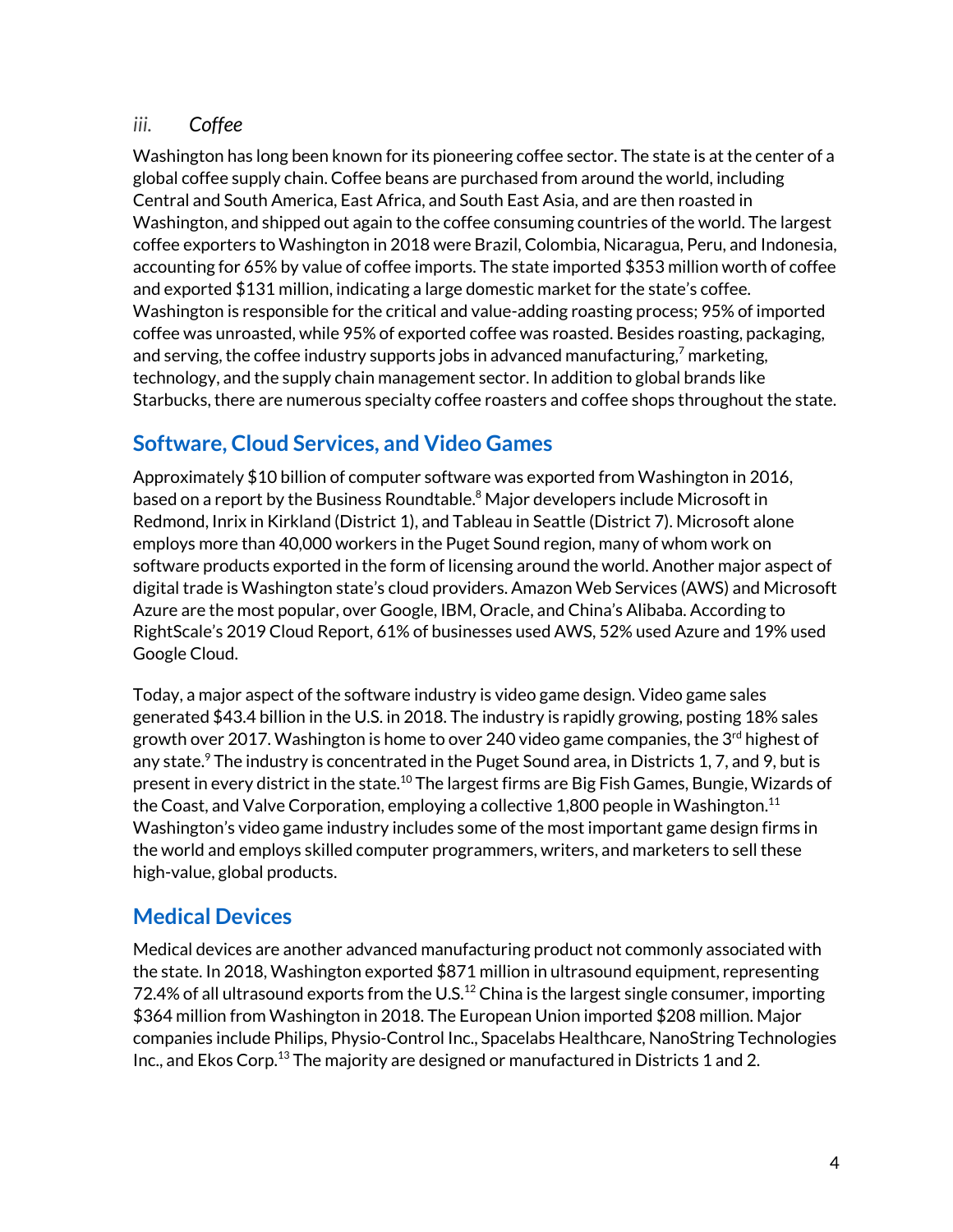## <span id="page-5-0"></span>**Architecture and Engineering**

Several Washington architecture and engineering firms have done significant overseas work in recent years, particularly in Asia. Many of these projects integrate cutting edge sustainability features. In Shanghai, NBBJ designed the first ever LEED HC Gold certified hospital in the country. <sup>14</sup> Elsewhere, they designed an office building from a repurposed airport in Fornebu, Norway that utilizes the surrounding landscape to cut carbon emissions by 80%. <sup>15</sup> Other examples include CallisonRTKL's design for Shanghai's metro station to reduce reliance on cars by encouraging walking and mass transit,<sup>16</sup> the Ningbo Eco-Corridor project by Herrera Environmental Consultants to create a living filter for habitat restoration, $^{17}$  and an office tower in Fushou designed by MG2 that uses a variety of features for energy efficiency. $^{18}$  Washington has a large and long-lasting impact around the world through these highly specialized and sought-after services. In 2018, there were an estimated 585 firms in Washington state, employing a collective 6,248 people with an average annual salary of  $$82,000.^{19}$ 

## <span id="page-5-1"></span>**Higher Education**

During the 2017-2018 school year, there were 28,450 foreign students living and studying in Washington state in 2-year, 4-year, postgraduate, ESL, and certificate programs. Washington had the 11<sup>th</sup> highest foreign enrollment of any state and enrollment grew by 2% over the previous school year. Spending by international students on tuition, housing expenses, and purchasing various goods and services in Washington is a form of export. Across Washington, international students spent \$917.3 million. Every congressional district in the state has institutions of higher learning that enroll international students (**Exhibit 1**). In order of congressional district, these include Cascadia Community College, WWU, Clark College, Yakima Valley CC, WSU, University of Puget Sound, UW, Central Washington, Seattle University, and Pacific Lutheran University. Combined, the financial contributions by these students supported 8,311 jobs in Washington in 2017, based on a recent study by NAFSA: Association of International Educators. 20



#### **Exhibit 1. International Students Enrolled in Washington Schools, 2017-2018 Academic Year**

*Sources: NAFSA, 2019; Community AttributesInc., 2019.*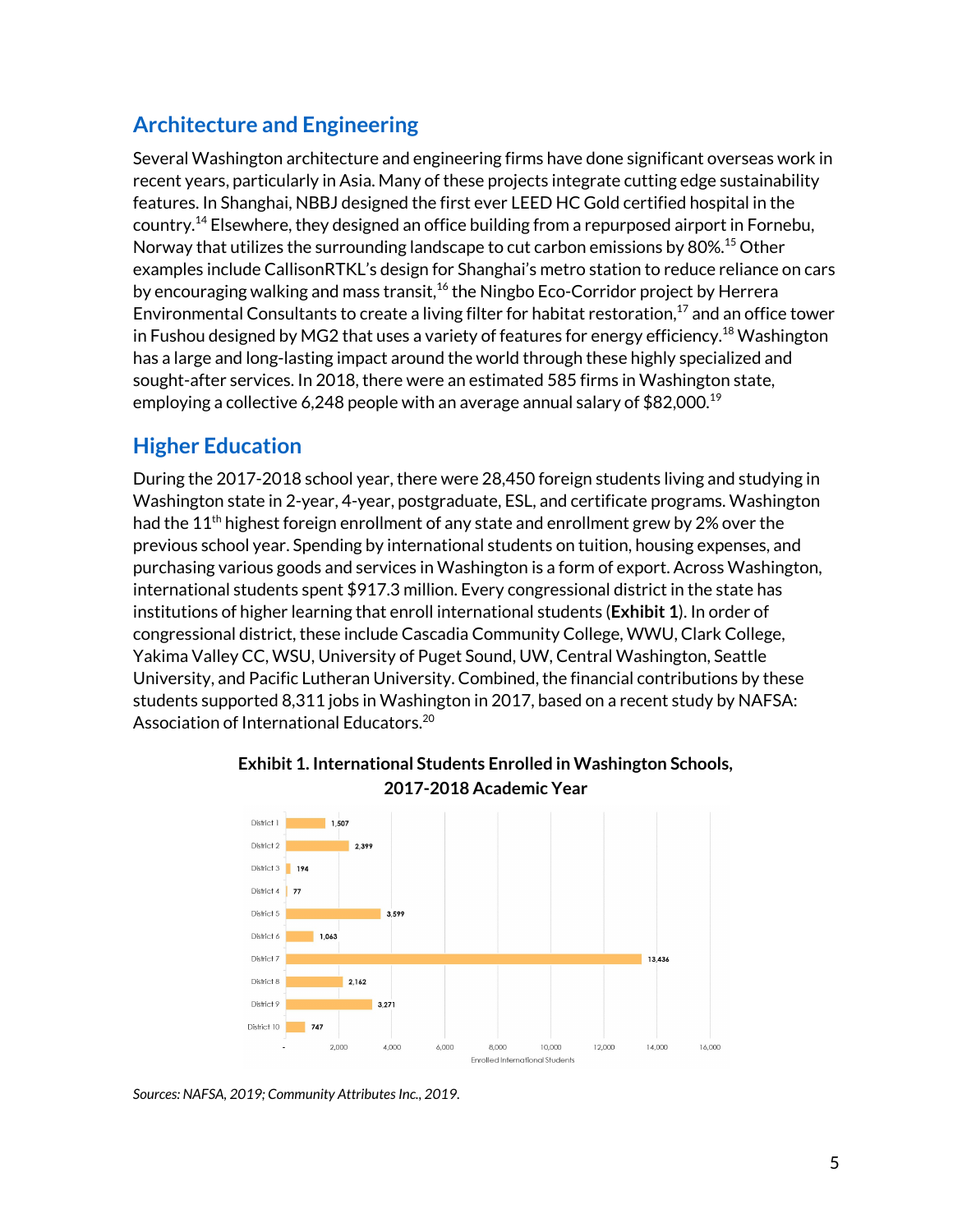### <span id="page-6-0"></span>4. WHERE DOES IT GO? WASHINGTON'S LARGEST FOREIGN MARKETS FOR GOODS AND

#### **SERVICES**

Every year, Washington state exports over \$10 billion worth of goods to each of the major trading blocs in the world (**Exhibit 2**). These include:

## <span id="page-6-1"></span>**China**

China is our largest trade partner, due in part to Washington's geographic position, large ports, and longstanding business relationships with China. In 2018, Washington had \$32.4 billion in two-way trade with China, \$16 billion of exports, and \$16.4 billion of imports. Controlling for oilseed and automobile exports, which are primarily grown and manufactured outside the state, Washington entities exported  $$14.2$  billion worth of goods to China. $^{21}$  Historically, Washington has been the state with the most trade by value with China, accounting for 14% of all U.S. exports there. In 2018, Washington exports to China fell below those from California and Texas for the first time since 2012. Washington also exports services to China in the form of financial services, technical and professional services, royalties and license fees, and many others. In 2017, Washington state exported \$1.4 billion worth of services to China.

## <span id="page-6-2"></span>**European Union**

In 2018, Washington exported \$12.2 billion worth of goods to the EU, the second highest after China. The EU is the largest importer of Washington state services, totaling \$8.1 billion in 2017, including \$1.8 billion in services to the United Kingdom. $^{22}$  The U.S. and EU combined represent 46.6% of the world's economy (China represents approximately 15%).<sup>23</sup> The U.S. is currently in the early stages of trade talks with the EU. The EU recently released its negotiation directives which lay out reductions to industrial tariffs but does not include agriculture and food standards.<sup>24</sup> Another possible topic of negotiations is improving the rules of international trade, particularly over subsidies and state-owned enterprises. The Trump administration announced in May that it would delay imposing Section 232 national security tariffs on autos and auto parts from the EU, Japan, and other nations for 180 days to allow time for negotiations. This pushes potential auto tariffs back to November 2019. <sup>25</sup> The U.S. is also pursuing separate negotiations with the United Kingdom, which will soon leave the European Union and its trade agreements. 26

## <span id="page-6-3"></span>**Canada and Mexico**

Washington exported \$11.2 billion worth of goods to Canada and Mexico in 2018 in the midst of tariffs and retaliatory tariffs from each party. In addition, the two nations combined imported \$2.7 billion worth of services from Washington state businesses in 2017.<sup>27</sup> The new NAFTA, the United States-Mexico-Canada Agreement (USMCA) is currently awaiting ratification. On May 17, 2019 a major barrier to ratification was removed when the U.S. agreed to lift steel and aluminum tariffs from Canada and Mexico in exchange for ending the retaliatory tariffs. The three countries also agreed to enact measures to prevent transshipment of steel and aluminum.<sup>28</sup> Most recently, trade between the U.S. and Mexico was disrupted by President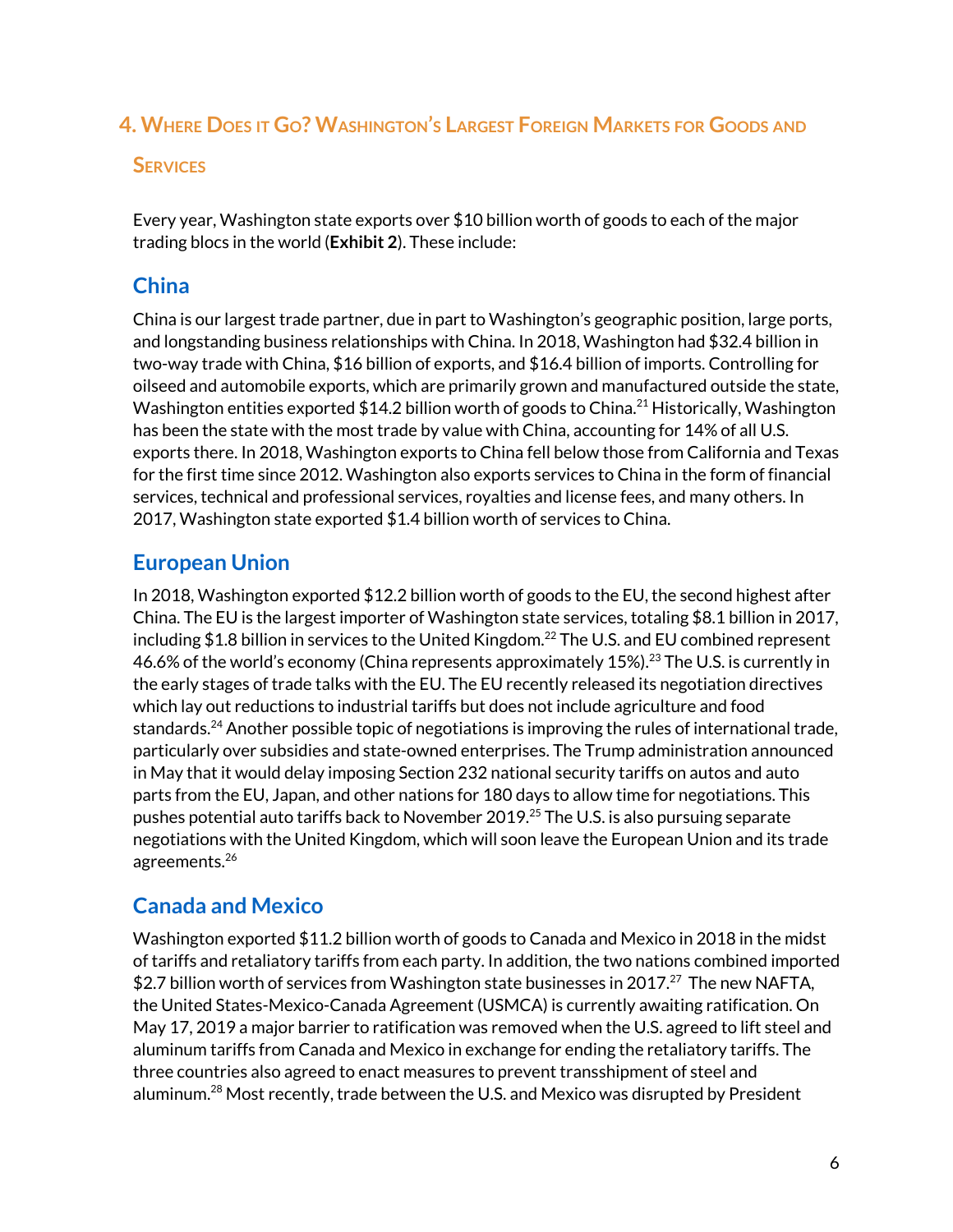Trump's threat of a 5% tariff on all Mexican goods, to be raised to 25% by October 2019 unless Mexico makes changes to its immigration policies. In early June, President Trump backed off of his tariff threat after reaching an agreement with Mexico on immigration.

#### <span id="page-7-0"></span>**Countries of the CPTPP**

The Comprehensive and Progressive Agreement for Trans-Pacific Partnership (CPTPP) consists of 11 Pacific countries; Australia, Brunei, Canada, Chile, Japan, Malaysia, Mexico, New Zealand, Peru, Singapore, and Vietnam. The U.S. was a founding member of this agreement until withdrawing in January 2017 under President Trump. The remaining members continued with the agreement and it went into effect January 1, 2019. Currently, it has been ratified by 7 of its members. Many of the rules and disciplines provisions of the CPTTP are included in USMCA, notably the digital chapters of USMCA.

These nations represent important destinations for Washington trade. The nine member countries other than Canada and Mexico represent nearly as much Washington trade as NAFTA/USMCA (**Exhibit 2**). Trade with the CPTPP nations is two-way. In addition to being consumers of Washington goods, these nations are important manufacturing centers that form the supply chains for many Washington state businesses. In terms of market access, Washington state competitors will face barriers to trade in the region that leading agricultural exporters like Canada, Australia, and New Zealand will not face, for example, wheat and apple exports to Japan. The U.S. will still face tariff rates on a most-favored nation (MFN) basis, but others will have preferential access agreed as part of the CPTPP.

**Exhibit 2** shows Washington's two-way trade in goods with major political and economic blocs around the world. Besides the groups discussed above, the chart displays trade with ASEAN, the Association of Southeast Asian Nations, LAFTA, the Latin American Free Trade Association, and OPEC, the Organization of the Petroleum Exporting Countries. Note, the CPTPP total does not include trade with Canada and Mexico, although they are members of that agreement. Washington's trade with these two nations are captured under NAFTA.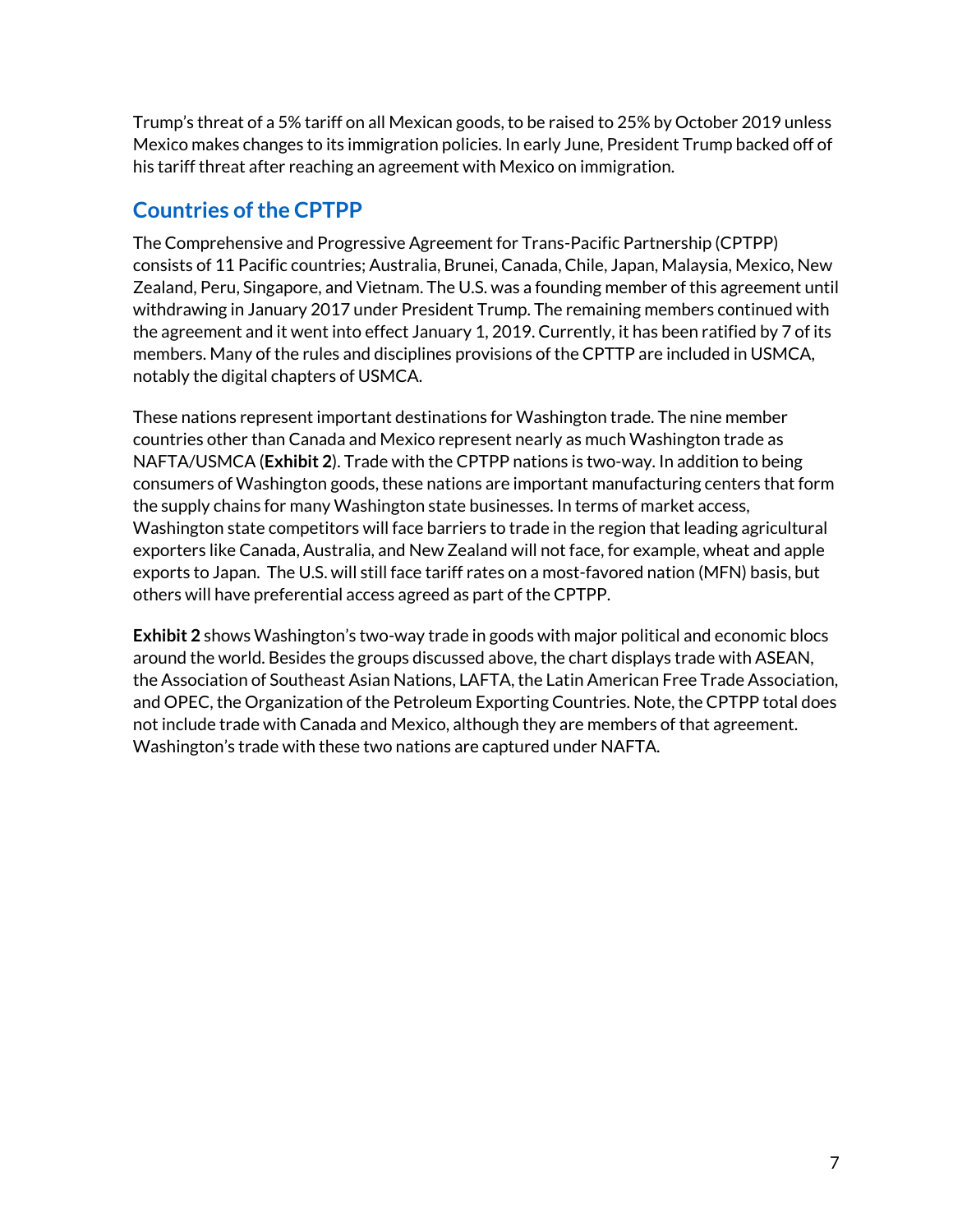

#### **Exhibit 2. Value of Washington state Trade with Major Trading Blocs, 2018 (Billions 2018 \$)**

*Sources: United States Census Bureau, 2019; Community AttributesInc., 2019.*

#### <span id="page-8-0"></span>**5. WELL CONNECTED: WASHINGTON AS <sup>A</sup> HUB FOR GLOBAL COMMERCE**

Washington's airports, railways, and seaports facilitate the movement of billions of dollars' worth of imports and exports each year. While a large share of this cargo is either originating from or destined for locations outside the state, the handling of this cargo is a major source of employment and wealth creation. Businesses, farmers, and ranchers from as far away as the Midwest rely on Washington ports to connect them with goods and producers. In 2017, an estimated 94,200 workers were employed by businesses and operations directly engaged in the handling or movement of marine cargo, including longshoremen, stevedoring companies, long and short-haul trucking and drayage, intermodal operations, warehousing, and freight forwarding and logistics. An additional 50,400 workers were employed in positions supporting supply chain management and trade within manufacturers, retailers, and various other businesses across the state.

#### <span id="page-8-1"></span>**Washington's Ports**

In 2018, \$183.45 billion in merchandise and commodities imports and exports were handled at Washington state ports.

The Census Bureau organizes ports into customs districts. The Seattle District includes almost all of Washington's ports, seaports and airports from Aberdeen-Hoquiam to Yakima Air Terminal. These ports, and the ports of Longview, Vancouver, and Kalama (in the Columbia-Snake River District), export more by value than the San Diego port district and the San Francisco port district (**Exhibit 3**). On the West Coast, only Los Angeles has a larger two-way trade value.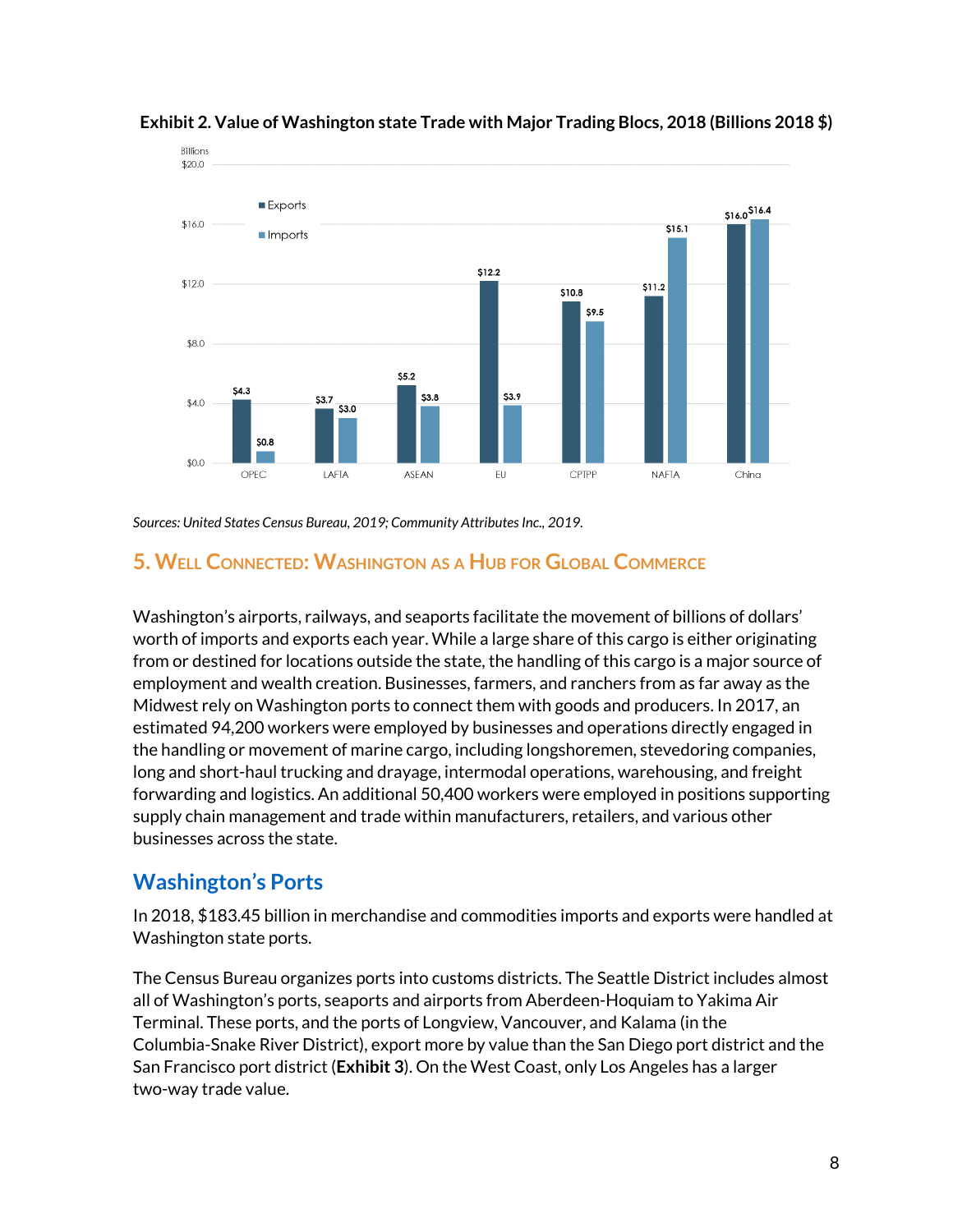

#### **Exhibit 3. Value of Exports and Imports from Major West Coast Ports Districts, 2018 (Billions 2018 \$)**

*Sources: United States Census Bureau, 2019; Community AttributesInc., 2019.*

#### <span id="page-9-0"></span>*i. The Ports of Seattle and Tacoma and The Northwest Seaport Alliance*

The Ports of Seattle and Tacoma and joint operations under The Northwest Seaport Alliance, in districts 7 and 9, constitute one of the largest maritime shipping and port systems in the U.S. These ports handle containerized cargo, breakbulk, automobiles, logs, and liquid bulk and support various non-shipping industries and jobs, including cruise ships and fishing. These include 832,900 containers from China and 219,100 containers to China. The next highest country, Japan, had a two-way trade total of 289,200 containers. $^{29}$  The NWSA is one of the largest marine cargo gateways in the country, and the majority of its cargo is international. An estimated 20,100 jobs and \$5.86 billion in business output in 2017 were directly supported by these ports. Including indirect impacts from upstream business activities and consumer spending, the ports supported 58,400 jobs and \$12.38 billion in business output. $^{\rm 30}$ 

#### <span id="page-9-1"></span>*ii. The Ports of Longview, Vancouver, and Olympia*

Along the Oregon border in District 3, the Ports of Longview and Vancouver imported a combined \$2.5 billion worth of goods in 2018 and exported \$5.1 billion. These ports imported 42% of the state's iron and steel, 24% of the fertilizer, and 19% of automobiles. On the export side, District 3 accounts for 69% of the ores, slag, and ash exported from Washington, as well as 38% of cereals, 30% of iron and steel, and 27% of wood.

The Port of Olympia (District 10) facilitated the export of \$130.6 million in 2018, of which \$129.9 million was to Asia.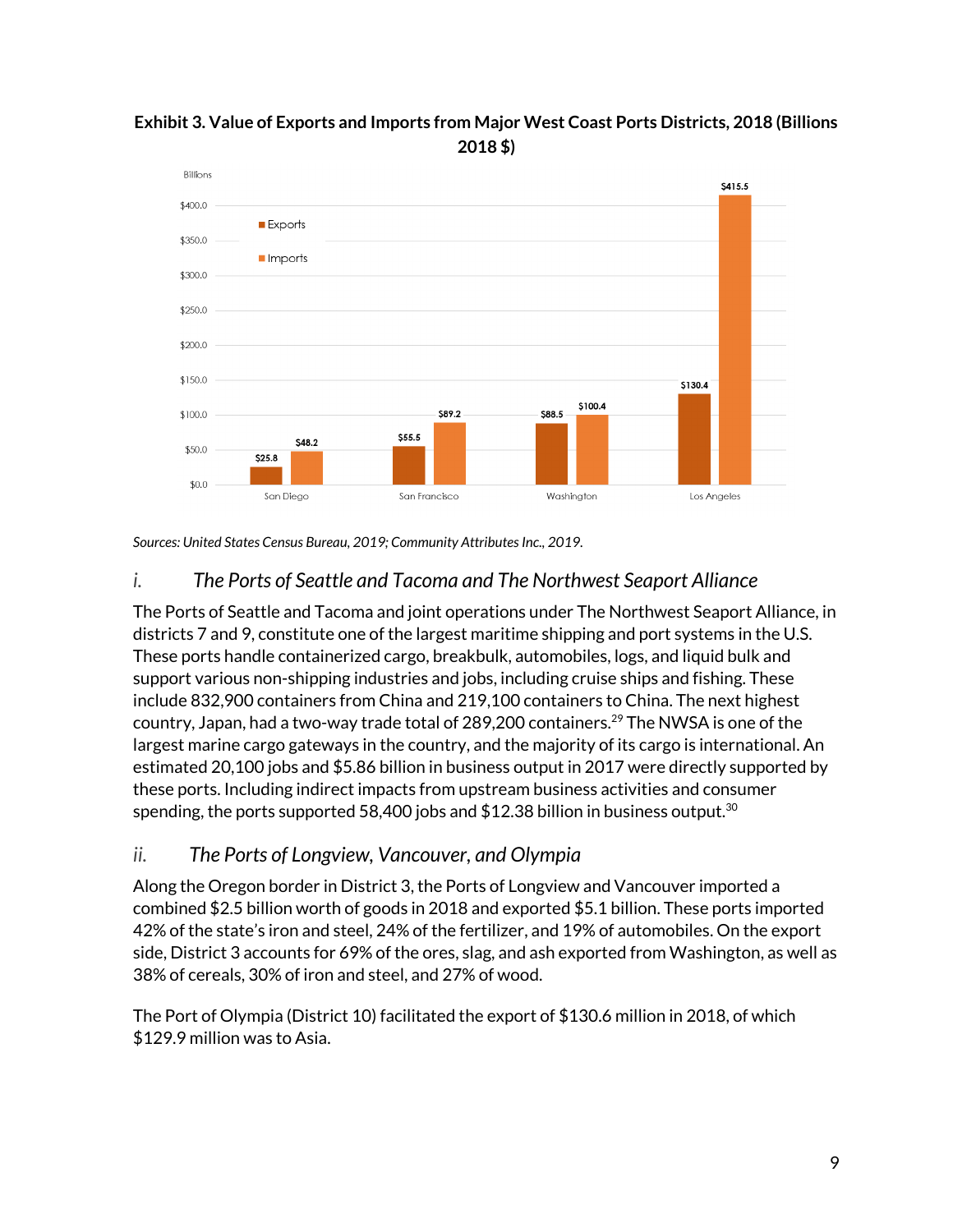#### <span id="page-10-0"></span>*iii. Grays Harbor*

In the 6<sup>th</sup> District, Grays Harbor is Washington's primary automobile export gateway, exporting \$995 million worth of vehicles, almost entirely to Asia. \$637.6 million worth went to China alone in 2017. <sup>31</sup> Auto exports from Grays Harbor were down considerably in 2018, \$534 million in total and  $$160$  million to China. $^{32}$  The Port of Tacoma, in District 9, also handles automobile imports. Tacoma handled 146,900 automobiles in 2017. In that year, automobile imports directly supported  $1,330$  jobs.  $^{33}$ 

#### <span id="page-10-1"></span>*iv. Columbia Snake River System*

Another critical piece of infrastructure for Washington trade is the Columbia Snake River System connecting the far eastern side of the state with the Pacific. In 2017, over 52 million tons of international cargo was transported on the Columbia-Snake, equaling \$21 billion in value and supporting 40,000 local jobs. This waterway is an important route for bulk goods, autos, and logs. It is the largest wheat export gateway in the nation, and the second largest for soy. The river system is the top exporter of logs on the West Coast, many of which are exported through the Port of Longview. The Columbia-Snake is also used for two-way auto trade, importing Subaru, Honda, Toyota, and Hyundai vehicles through the Ports of Vancouver in Washington and the Port of Portland on the Oregon side of the river. The river is also the main export gateway for bulk mineral goods, 3.6 million tons of which were exported in 2016. These mineral products are inputs for a wide variety of products, from fertilizer to glass. $^{34}$ 

## <span id="page-10-2"></span>**Kent Valley**

Sea and airports play the starring role in international shipping but cannot function without the support of the global trade and supply chain management sector. This industry is made up of service providers, logistics operators, transportation professionals, and government officials. The Kent Valley, in Districts 8 and 9, is the largest trade region in the state. An estimated 6.5% of all imports and exports by value moving through the ports of Seattle, Tacoma, and Sea-Tac are handled at some point by facilities there. In 2017, an estimated 41,900 workers were wholly or primarily engaged in global trade and supply chain management in Kent Valley. That number has been steadily growing since 2010. These jobs are diverse in their duties and required qualifications. Four of the nine core global trade and supply chain management occupations required a high school diploma or equivalent and paid  $$50,\!000$  or more a year. $^{35}$ 

## <span id="page-10-3"></span>**Foreign-owned Firms Engaged in Trade**

Washington is home to many foreign enterprises engaged in trade that choose to locate here because of supply chain linkages and access to human capital. According to the Bureau of Economic Analysis, in 2016 there were 115,000 workers in Washington employed by majority-foreign owned U.S. affiliates. Since 2007, employment has grown at a 2.5% compound annual growth rate. Companies from the United Kingdom, Canada, and Japan were responsible for the highest employment. In 2016, 59% of this employment was in European-owned firms while 22% was in Asian companies. Manufacturing was the industry with the highest employment, accounting for 28% of all foreign-company employment. <sup>36</sup> Examples of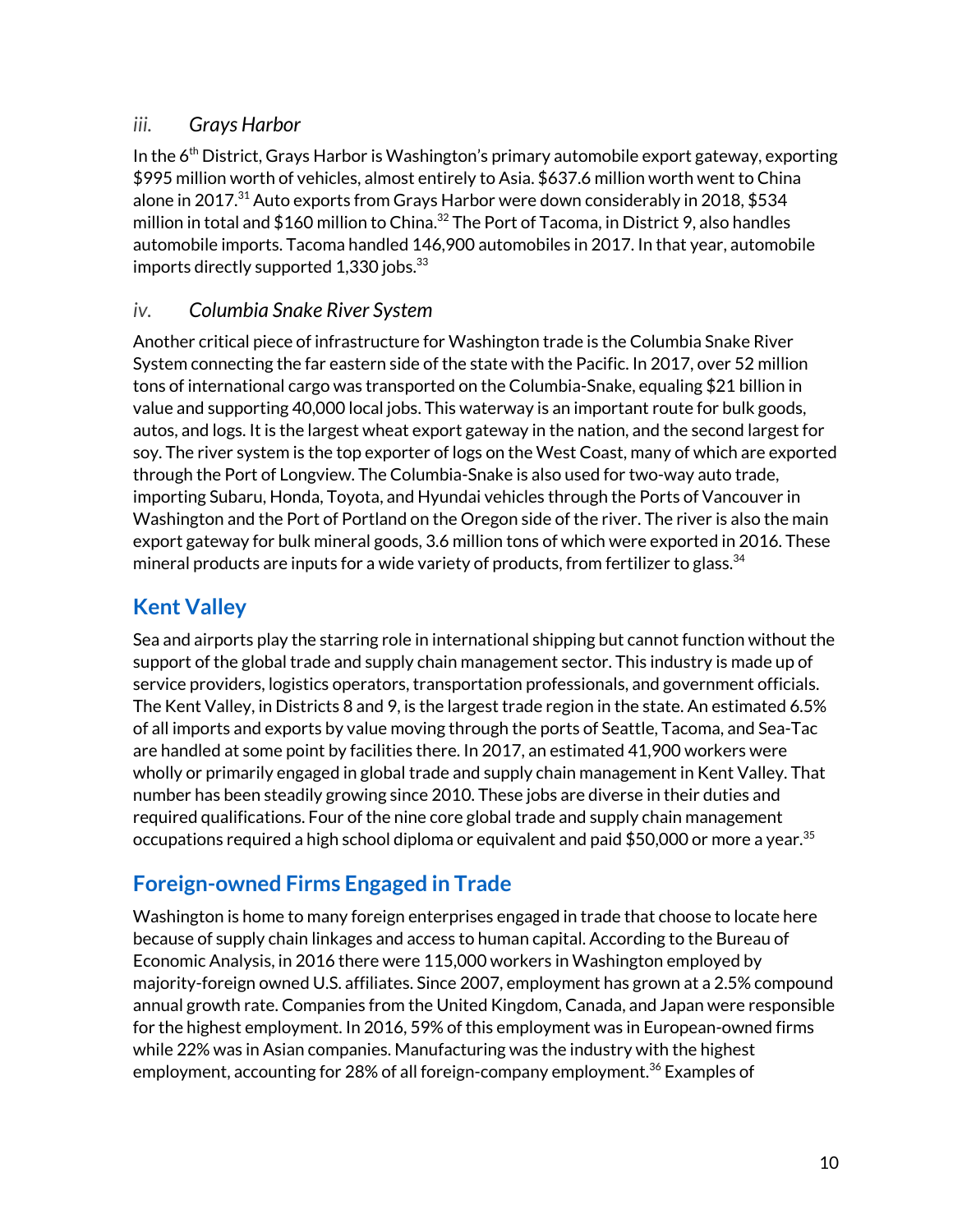foreign-owned firms include Toray Composites, North Pacific Seafoods, Nintendo, Daimler, Glencore Agriculture, and Holland America, among many others.

#### **6. CONCLUSION**

The Trump administration's commitment to disrupting international trade is upending norms and traditions around the world, and the ripple effects are spreading far and wide. Whether the results will ultimately prove advantageous or harmful for the U.S. remains to be seen; critical negotiations remain underway with China, the USMCA awaits congressional approval, and talks on potential new agreements are in early stages with Japan, the U.K., and other countries.

In this time of unprecedented change, all of these disruptions are creating uncertainty and risk for the incredibly diverse industries, businesses, and workers in Washington state who are dependent on robust international trade for their success. As a result, Washington producers of everything from frozen French fries to ultrasound equipment and video games will continue to watch closely until the many on-going disputes are resolved.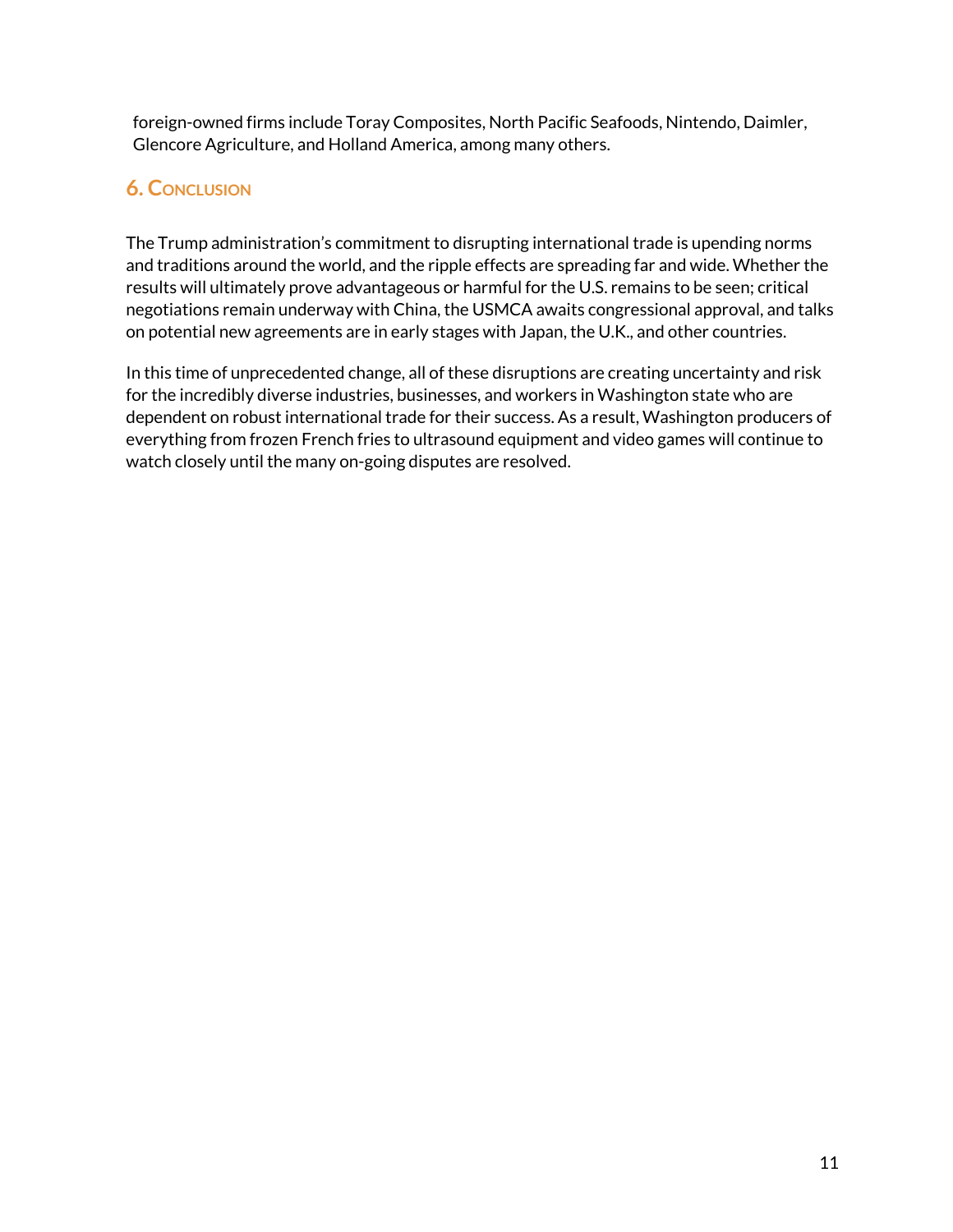## **Endnotes**

- 1. Anna King. "Northwest's Late-Winter Snow Means Nation's French Fries Could Be In Danger." *NW News Network*. March 28, 2019.
- 2. USDA NASS. Washington Agricultural Census. 2012.
- 3. U.S. Bureau of Labor Statistics. Quarterly Census of Employment and Wages.
- 4. Washington State Congressional Delegation letter to Ambassador Lighthizer. March 5, 2019. [https://www.cantwell.senate.gov/imo/media/doc/03052019%20Lighthizer%20Japan%20](https://www.cantwell.senate.gov/imo/media/doc/03052019%20Lighthizer%20Japan%20apple%20letter.pdf) [apple%20letter.pdf](https://www.cantwell.senate.gov/imo/media/doc/03052019%20Lighthizer%20Japan%20apple%20letter.pdf)
- 5. Washington Beer Commission. March 2019.
- 6. U.S. Census Bureau.
- 7. Starbucks.

[https://stories.starbucks.com/stories/2008/starbucks-coffee-company-to-acquire-the-coff](https://stories.starbucks.com/stories/2008/starbucks-coffee-company-to-acquire-the-coffee-equipment-company-and-its-re/) [ee-equipment-company-and-its-re/](https://stories.starbucks.com/stories/2008/starbucks-coffee-company-to-acquire-the-coffee-equipment-company-and-its-re/)

- 8. Business Round Table. 2016. [https://s3.amazonaws.com/brt.org/BRT\\_General\\_Trade\\_WA.pdf](https://s3.amazonaws.com/brt.org/BRT_General_Trade_WA.pdf)
- 9. Thomas Wilde. "U.S. Video game sales climb 18% in past year; Washington state third with 242 active studios." *GeekWire*. January 26, 2019. [https://www.geekwire.com/2019/u-s-video-game-sales-climb-18-annually-washington-sta](https://www.geekwire.com/2019/u-s-video-game-sales-climb-18-annually-washington-state-third-242-active-studios/) [te-third-242-active-studios/](https://www.geekwire.com/2019/u-s-video-game-sales-climb-18-annually-washington-state-third-242-active-studios/)
- 10. Entertainment Software Association. <https://www.areweinyourstate.org/states/WA>
- 11. Melissa Crowe. "Largest Game Developers in the Puget Sound Region. *Puget Sound Business Journal*. February 5, 2016.
	- <https://www.bizjournals.com/seattle/subscriber-only/2016/02/05/game-developers.html>
- 12. U.S. Census Bureau.
- 13. Melissa Crowe. "Ultrasound manufacturer tops Medical Device Manufacturers list." *Puget Sound Business Journal*. May 16, 2016.

[https://www.bizjournals.com/seattle/news/2016/05/16/the-list-ultrasound-manufacturer](https://www.bizjournals.com/seattle/news/2016/05/16/the-list-ultrasound-manufacturer-tops-medical.html) [-tops-medical.html](https://www.bizjournals.com/seattle/news/2016/05/16/the-list-ultrasound-manufacturer-tops-medical.html)

- 14. NBBJ. Shanghai Jiahui International Hospital.
- 15. NBBJ. Telenor World Headquarters. <http://www.nbbj.com/work/telenor-world-headquarters/#next>
- 16. CallisonRTKL. Shanghai Metro 17 Cao Ying Road Station.

<https://www.callisonrtkl.com/projects/shanghai-metro-17-cao-ying-road-station17/>

17. Herrera Environmental Consultants. Ningbo Eco-Corridor. <https://www.herrerainc.com/blog-post/> 18. MG2. Fujian Provincial Electric and Power Company Headquarters.

<https://mg2.com/work/fujian-provincial-electric-power-company-headquarters/>

- 19. U.S. Bureau of Labor Statistics, Quarterly Census of Employment and Wages, 2018.
- 20. NAFSA. International Student Economic Value Tool.

[http://www.nafsa.org/Policy\\_and\\_Advocacy/Policy\\_Resources/Policy\\_Trends\\_and\\_Data/N](http://www.nafsa.org/Policy_and_Advocacy/Policy_Resources/Policy_Trends_and_Data/NAFSA_International_Student_Economic_Value_Tool/#distData) [AFSA\\_International\\_Student\\_Economic\\_Value\\_Tool/#distData](http://www.nafsa.org/Policy_and_Advocacy/Policy_Resources/Policy_Trends_and_Data/NAFSA_International_Student_Economic_Value_Tool/#distData)

- 21. U.S. Census Bureau.
- 22. Coalition of Services Industries. 2019. [https://servicescoalition.org/images/Exports\\_project/2019\\_State\\_Exports/CSI\\_State\\_Repo](https://servicescoalition.org/images/Exports_project/2019_State_Exports/CSI_State_Report_WA.pdf) [rt\\_WA.pdf](https://servicescoalition.org/images/Exports_project/2019_State_Exports/CSI_State_Report_WA.pdf)
- 23. Ferdinando Giugliano. "Keep and Eye on Trump's Other Trade War." Opinion. *Bloomberg*. April 3, 2019.

[https://www.bloomberg.com/opinion/articles/2019-04-04/potential-for-europe-us-trade](https://www.bloomberg.com/opinion/articles/2019-04-04/potential-for-europe-us-trade-war-should-concern-markets)[war-should-concern-markets](https://www.bloomberg.com/opinion/articles/2019-04-04/potential-for-europe-us-trade-war-should-concern-markets)

24. Hans von der Burchard, "EU-US trade talks move forward, but problems remain." *POLITICO*. May 16, 2019.

<https://www.politico.eu/article/eu-us-trade-talks-move-forward-but-problems-remain/>